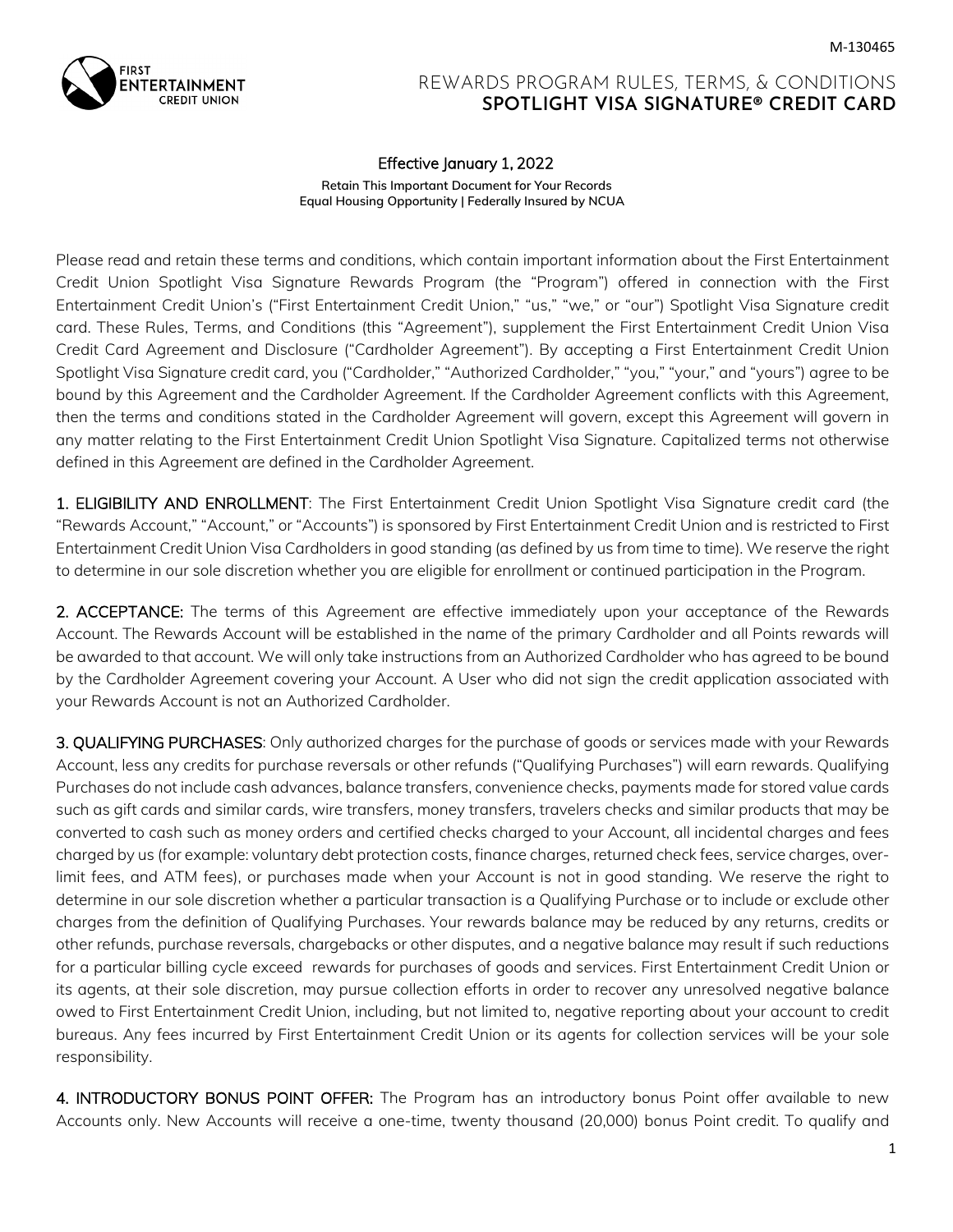receive your bonus, you must make Qualifying Purchases totaling two thousand five hundred dollars (\$2,500) or more during the first ninety (90) days from account opening. After qualifying, please allow four (4) to six (6) weeks for bonus Points to post to your Account. To be eligible for this bonus offer, Account must be open and not in default at the time of fulfillment. If you are an existing First Entertainment Credit Union credit Cardholder and would like this product, please call the number on the back of your card to see if you are eligible for a product change. You will not receive the new Cardholder bonus if you change products or have had another credit card with us in the past two (2) years. This offer is limited to one per Account per Cardholder. No additional bonus Points will be awarded for joint owners or authorized signers, users, or for additional cards on the same Account.

6. EARNING REWARDS: For each dollar of Qualifying Purchases charged to your Rewards Account, you will be awarded Points Rewards ("Point" or "Points") that will accumulate until they are redeemed, forfeited, expired, or suspended. Merchants who accept Visa credit cards are assigned a merchant code, which is determined by the merchant or its processor in accordance with Visa procedures based on the kinds of products and services they primarily sell. We group similar merchant codes into categories for the purposes of making rewards offers to you. Please note: We make every effort to include all relevant merchant codes in our rewards categories. While a merchant, or some of the items that the merchant sells, may appear to fit within a rewards category, the merchant may not have a merchant code in that category. When this occurs, purchases with that merchant won't qualify for rewards offers on purchases in that category. Purchases submitted by you, an authorized user, or the merchant through third-party payment accounts, mobile or wireless card readers, online or mobile digital wallets, or similar technology will not qualify in a rewards category if the technology is not set up to process the purchase in that rewards category. For purchases made where the merchant code and/or category is identified as travel, dining, entertainment, or grocery you will earn two (2) Points per one dollar (\$1.00) spent. For purchases made in all other merchant categories, you will earn one (1) Point per one dollar (\$1.00) spent. Purchase amounts and Point accruals are subject to rounding for simplicity. Merchant code identification and classification are controlled by third parties and are subject to change without prior notice.

7. POINT VALUATION AND EXPIRATION. Each Point is worth one cent (\$0.01), which means one hundred (100) Points equals one dollar (\$1.00). As long as your Rewards Account remains open and in good standing your accumulated Points rewards will not expire, however, you will immediately lose all your Points if your account status changes, or your account is closed for program misuse, fraudulent activities, failure to pay, bankruptcy, or other reasons described in the terms of the Cardholder Agreement.

8. REDEEMING REWARDS: Your Points rewards will accumulate in your account and can be redeemed starting at twenty-five hundred (2,500) Points. You must initiate a reward redemption request as rewards will not automatically be redeemed on your behalf. Your rewards will begin to accumulate from the date of your acceptance of the Rewards Account. Points may be redeemable for cash back in accordance with Program Rules. There is no limit to the amount of rewards that you may earn. Rewards cannot be sold, attached, pledged, or transferred to another entity or individual under any circumstance. In the event of the death of the primary Cardholder, existing unredeemed rewards will be applied as a credit to the Rewards Account. You will not receive rewards if your Rewards Account is flagged as Suspended, Lost/Stolen, Over-limit, Past Due, Voluntary Closure, Revoked, or otherwise not in good standing with First Entertainment Credit Union (for example: for any charge that causes the outstanding balance on your Rewards Account to exceed your Credit Limit, for any charges posted to your Rewards Account when it is in an over-limit condition, or for any charge posted when a payment on your Rewards Account is past due).

9. SUSPENSION AND FORFEITURE OF REWARDS: We have the right to suspend redemption rights of your rewards in the event there is a dispute between First Entertainment Credit Union and you or between another User and you. We may forfeit your rewards immediately if you are in default under the Cardholder Agreement, if we determine that any